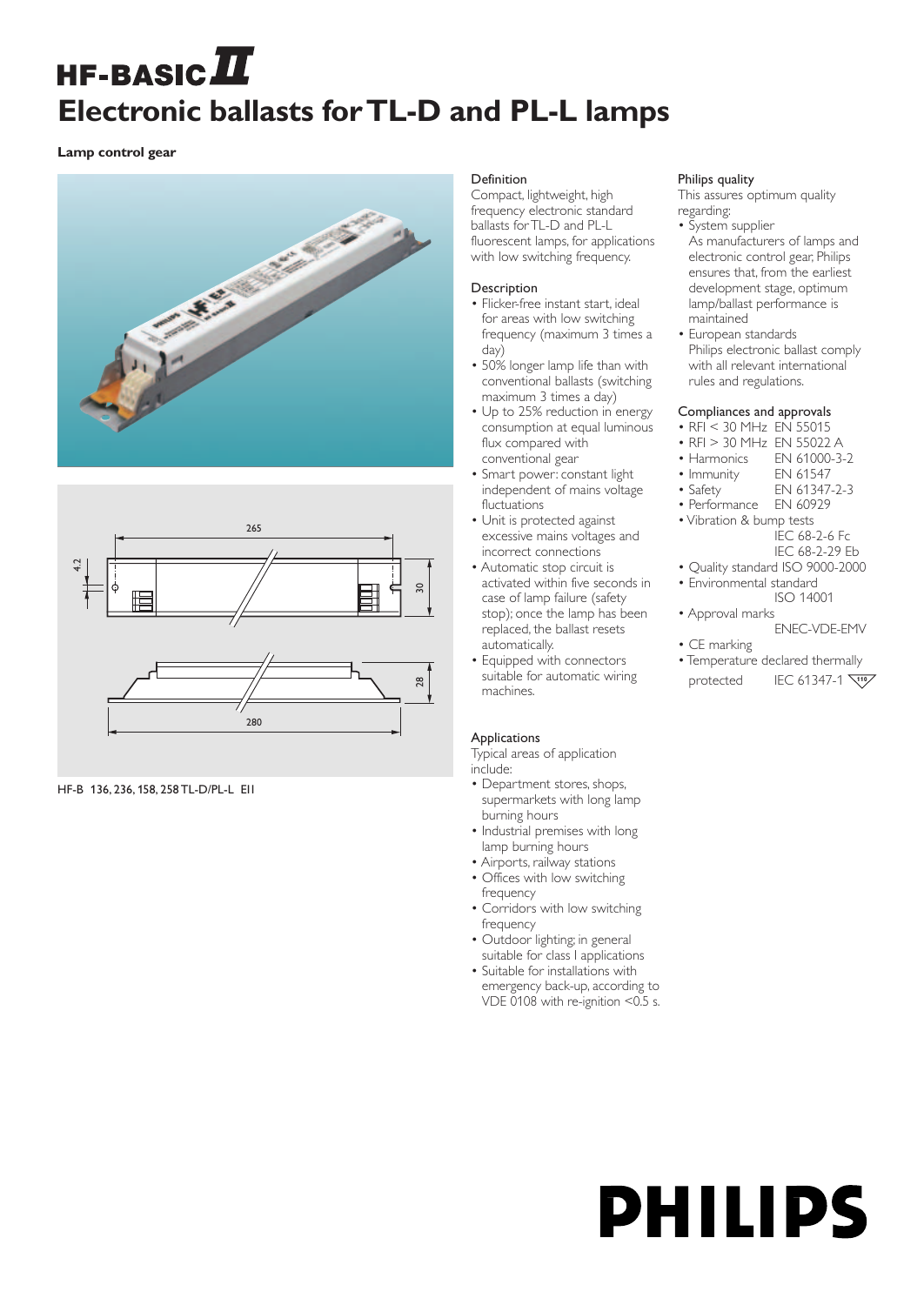#### Technical data: (all typical values at Vmains = 230V)

| Lamp             | Qty. of | <b>Ballast</b>   | System | Lamp  | <b>Ballast</b> | <b>NOMINAL</b> | EEI            |
|------------------|---------|------------------|--------|-------|----------------|----------------|----------------|
|                  | lamps   |                  | Power  | Power | Losses         | Lamp           |                |
|                  |         |                  | W      | W     | W              | Lumen          |                |
|                  |         |                  |        |       |                | Lm             |                |
| <b>TL-D 36 W</b> |         | HF-B 136 TLD EII | 37     | 34.0  | 3.0            | 3350           | A <sub>2</sub> |
| TL-D 36 W        |         | HF-B 236 TLD EII | 70     | 33.5  | 3.0            | 3350           | A <sub>2</sub> |
| <b>TL-D 58 W</b> |         | HF-B 158 TLD EII | 57     | 53.0  | 4.0            | 5200           | A <sub>2</sub> |
| <b>TL-D 58 W</b> |         | HF-B 258 TLD EII | 110    | 52.0  | 6.0            | 5200           | A <sub>2</sub> |
| <b>PLL 36W</b>   |         | HF-B 136 TLD EII | 35     | 32.0  | 3.0            | 2900           | A <sub>2</sub> |
| <b>PLL 36W</b>   |         | HF-B 236 TLD EII | 67     | 31.5  | 4.0            | 2900           | A <sub>2</sub> |
| <b>PLL 55W</b>   |         | HF-B 158 TLD EII | 57     | 52.0  | 4.5            | 4800           | A <sub>2</sub> |
| <b>PLL 55W</b>   |         | HF-B 258 TLD EII | 111    | 52.0  | 7.0            | 4800           | A <sub>2</sub> |
|                  |         |                  |        |       |                |                |                |

#### **Technical date for installation**

| Mains operation                  |           |                     |
|----------------------------------|-----------|---------------------|
| Rated mains voltage              |           | $220 - 240V$        |
| With tolerances for performance: | $+6% -8$  | $202 - 254V$        |
| With tolerances for safety       | $+/- 10%$ | $198 - 264V$        |
| Mains frequency                  |           | 50/60Hz             |
| Operation frequency (typical)    |           | $>$ 42 kHz (45 kHz) |
| Power factor                     |           | > 0.96              |
|                                  |           |                     |

DC voltage operation during emergency back-up

| Yes for limited time (48 hrs) only:                   |             |
|-------------------------------------------------------|-------------|
| Required battery voltage for guaranteed ignition      | 198 - 254 V |
| Required battery voltage for burning lamps            | 176 - 254 V |
| Nominal light output is obtained at the DC voltage of | 220 - 240 V |

#### Notes:

- 1. For a continuous DC application, an external fuse should be used in the luminaire.
- 2. Continuous low DC voltages (< 198 V) can influence the lifetime of the ballast

| Earth leakage current<br>Ignition time<br>Constant light operation | $<$ 0,5 mA per ballast<br>$<$ 0.5 s<br>In case of mains voltage<br>fluctuations within 202 - 254 V.<br>the luminous flux changes by a<br>maximum of $\pm$ 2% |
|--------------------------------------------------------------------|--------------------------------------------------------------------------------------------------------------------------------------------------------------|
| Overvoltage protection                                             | 48 hrs at 320 V AC<br>2 hrs at 350V AC                                                                                                                       |
| Dual fixture; master-slave<br>operation                            | Possible, in general a maximum of<br>2m of lamp wires between ballast<br>and lamp is allowed                                                                 |
| Cable capacity                                                     | Max. 120 pF between lamp wires<br>max. 120 pF between lamp wires<br>and earth<br>EMI precautions have to be taken                                            |
| Automatic restart after lamp<br>replacement or voltage dip         | Yes: tested with a dip down to<br>30% with a duration of 10 mains<br>cycles                                                                                  |
| Insulation resistance test:                                        | 500 V DC from both mains inputs<br>to Earth (not between Line and<br>Neutral)                                                                                |

Note: Ensure that the neutral is reconnected again after abovementioned test is carried out and before the installation is put into operation.

#### Mains current at 230V

| <b>Ballast</b>   | Lamp             | Input current |
|------------------|------------------|---------------|
|                  |                  | A             |
| HF-B 136 TLD EII | <b>TL-D 36 W</b> | 0.16          |
| HF-B 236 TLD EII | <b>TL-D 36 W</b> | 0.32          |
| HF-B 158 TLD EII | <b>TL-D 58 W</b> | 0.24          |
| HF-B 258 TLD EII | <b>TL-D 58 W</b> | 0.48          |
| HF-B 136 TLD EII | <b>PL-L 36W</b>  | 0.15          |
| HF-B 236 TLD EII | <b>PL-L 36W</b>  | 0.29          |
| HF-B 158 TLD EII | <b>PL-L 55W</b>  | 0.24          |
| HF-B 258 TLD EII | <b>PL-L 55W</b>  | 0.48          |

| Inrush current<br>value time at<br>typical mains | Max. quantity of<br>ballast per<br>Miniature Circuit<br><b>Breaker</b> |               |  |
|--------------------------------------------------|------------------------------------------------------------------------|---------------|--|
|                                                  | Type B16 A                                                             | Type C16A     |  |
| 18 A / 250 µs                                    | 28                                                                     | 48            |  |
| 18 A / 250 µs                                    | 28                                                                     | 48            |  |
|                                                  | 28                                                                     | 48            |  |
| 31 A / 350 µs                                    | 12                                                                     | 20            |  |
|                                                  | impedance                                                              | 18 A / 250 µs |  |

#### Conversion table for max. quantities of ballasts on other types of Miniature Circuit Breaker

| MCB type            |     | Relative number of     |  |  |
|---------------------|-----|------------------------|--|--|
|                     |     | ballasts               |  |  |
| B                   | 16A | 100% (see table above) |  |  |
| B                   | 10A | 63%                    |  |  |
| $\subset$           | 10A | 104%                   |  |  |
| L, I                | 16A | 108%                   |  |  |
| $\lfloor . \rfloor$ | 10A | 65%                    |  |  |
| $G, U,$ II          | 16A | 212%                   |  |  |
| $G, U,$ II          | 10A | 127%                   |  |  |
| K, III              | 16A | 254%                   |  |  |
| $K.$ III            | 10A | 154%                   |  |  |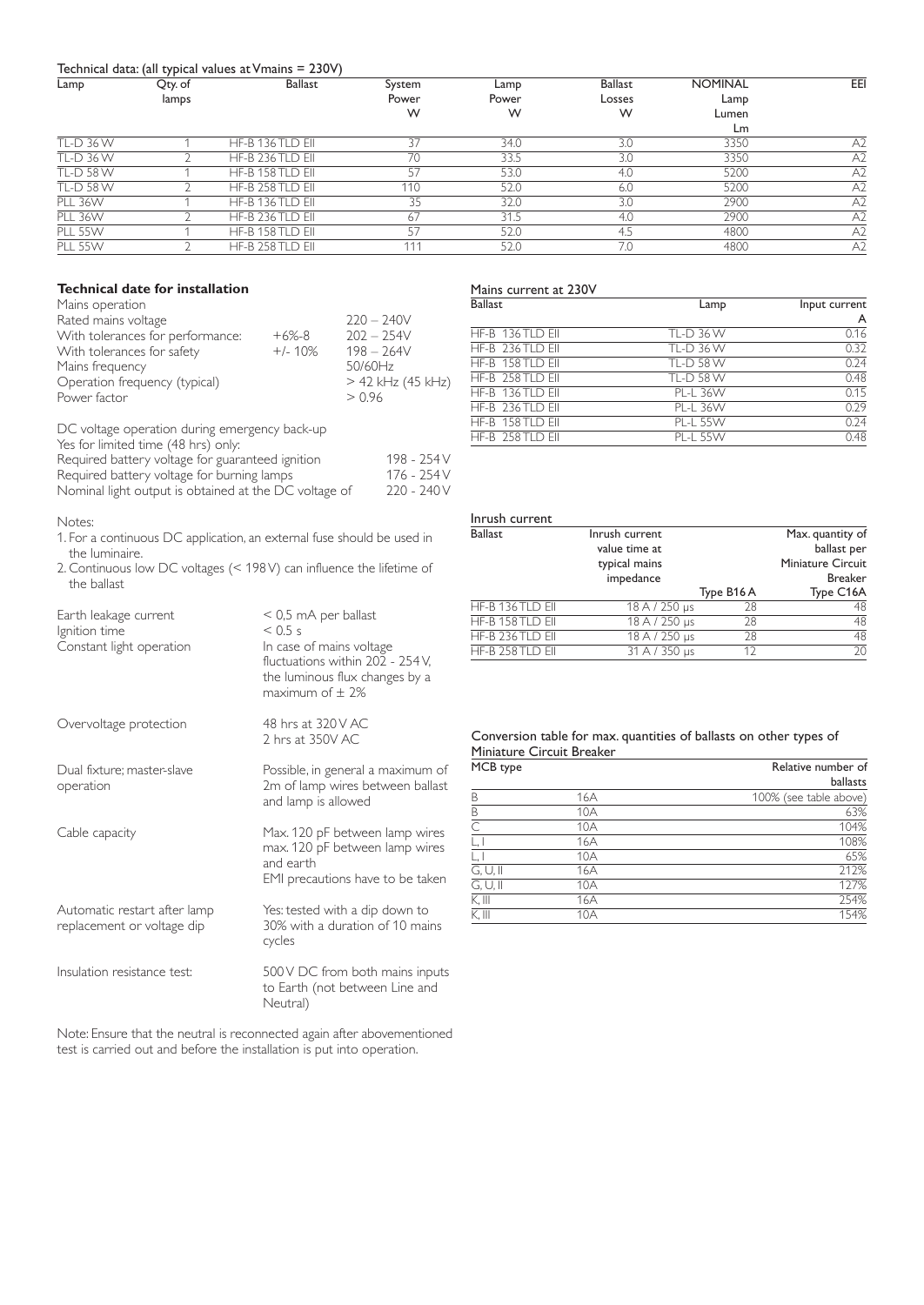#### **Notes**

- 1. Data is based on a main supply with an impedance of 400 m $\Omega$ (equal to 15 m cable of 2,5 mm and another 20 m to te middle of the powe distribution), under worst case conditions.With an impedance of 800 m $\Omega$  the number of ballasts can be increased by 10%.
- 2. Measurements will be verified in real installations; therefore data are subject to change.
- 3. In some cases the maximum number of ballasts is not determined by the MCB but by the maximum electrical load of the lighting installation.
- 4. Note that the maximum number of ballasts is given when these are all switched on at het same moment, i.e. by a wall switch.
- 5. Measurements were carried out on single-pole MCB's. For multi-pole MCB's it is advisable to reduce the number of ballasts by 20%.
- 6.The maximum number of ballasts wich can be connected to one Residual Current Detector of 30mA is 30.

### **Technical data for design and mounting HF ballasts in fixtures**

**Temperatures** 

Temperature range to ignite lamp  $-15^{\circ}$ C to  $+50^{\circ}$ C with ignition aid

#### Max.T case  $= 75^{\circ}$ C

Lifetime of a ballast depends on the temperature of the ballast.This means there is a relation between the Tc point on the ballast and its lifetime.The HF-Basic II ballast for TLD and PLL application has a specified lifetime of 50.000 hrs, with a maximum of 10% failures guaranteed, at a measured Tcase of 75ºC

Hum and noise level **inaudible** 

Permitted humidity is tested according to EN 61347-1 par. 11. Note that no moisture or condensation may enter the ballast.

The ballasts that are thermally protected use a protective method of another type providing equivalent thermal protection.



**Strip length:** 8 - 9 mm

| On the mains side: $\,$ 0.5 mm $^{2}$ solid wire; 0.75 r   |  |
|------------------------------------------------------------|--|
| On the lamp side: $0.5$ mm <sup>2</sup> solid wire; 0.75 r |  |

#### Ordering and packing data

| Ballast          | Piece               |              | Bulk packing |                                              |                          |                   |                            |            |
|------------------|---------------------|--------------|--------------|----------------------------------------------|--------------------------|-------------------|----------------------------|------------|
|                  | EAN code<br>8711500 | Weight<br>kg | Qty.         | <b>Dimensions</b><br>$\vert x \le x h \vert$ | Volume<br>m <sup>3</sup> | Weiht gross<br>kg | <b>EAN</b> code<br>8711500 | <b>EOC</b> |
|                  |                     |              |              | cm                                           |                          |                   |                            |            |
| HF-B 136 TLD EII | 931542              | 0.21         |              | $32.8 \times 20.6 \times 8.7$                | 0.006                    | 2.8               | 931559                     | 93154230   |
| HF-B 236 TLD EII | 931580              | 0.23         |              | $32.8 \times 20.6 \times 8.7$                | 0.006                    | 3.0               | 931597                     | 93158030   |
| HF-B 158 TLD EII | 931566              | 0.21         |              | $32.8 \times 20.6 \times 8.7$                | 0.006                    | 2.8               | 931573                     | 93156630   |
| HF-B 258 TLD EII | 931603              | 0.24         |              | $32.8 \times 20.6 \times 8.7$                | 0.006                    |                   | 931610                     | 93160330   |